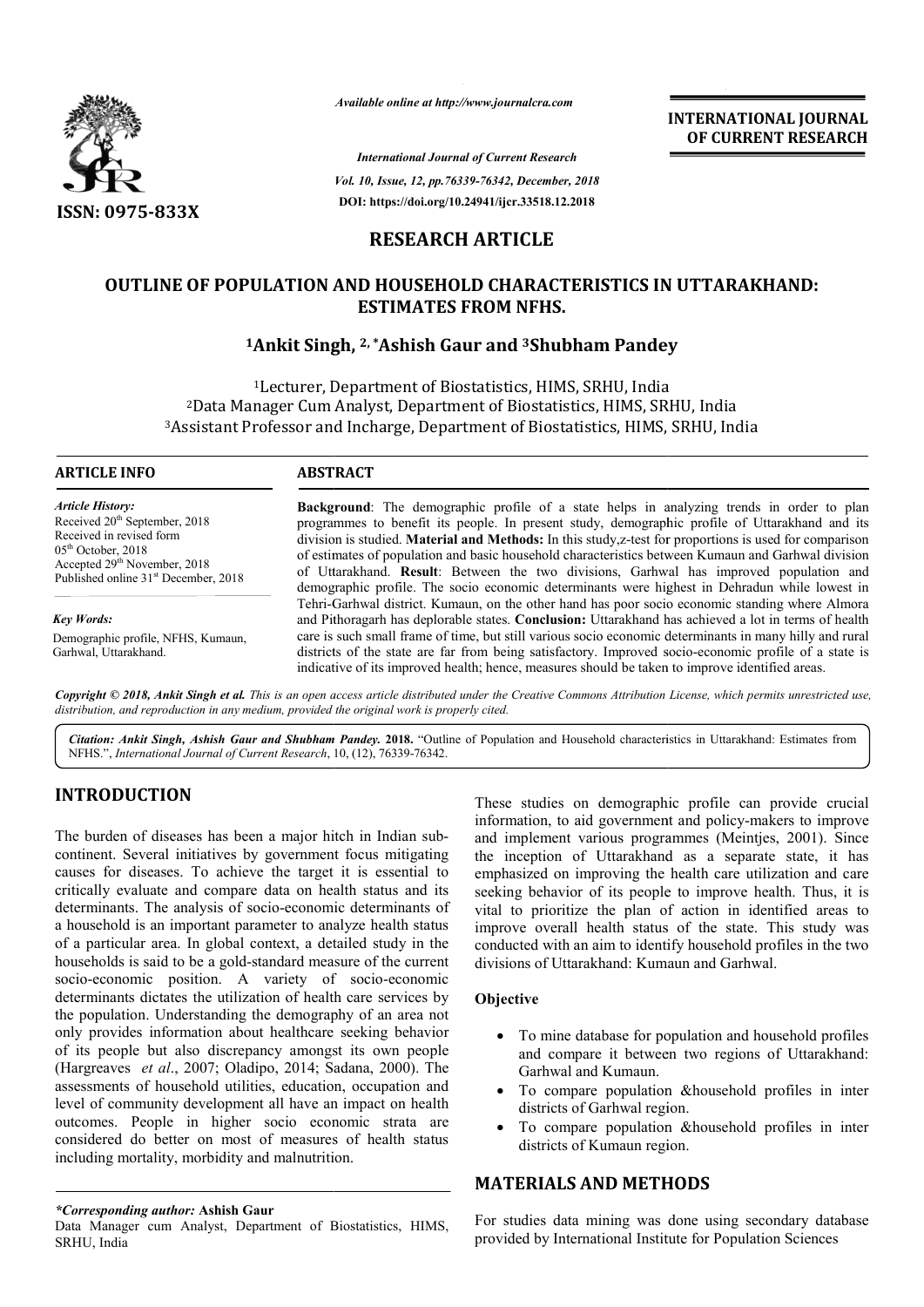#### **Table 1. Comparison of population and household profiles between Kumaun-Garhwal, Kumaun-Uttarakhand & Garhwal-Uttarakhand**

| Indicators                                                   | Kumaon  | garhwal | Uttarakhand | K vs. G       | K vs. U       | G vs. U       |
|--------------------------------------------------------------|---------|---------|-------------|---------------|---------------|---------------|
|                                                              | (K)     | (G)     | (U)         | $[p - value]$ | $[p - value]$ | $[p - value]$ |
| Population (female) age 6 years and above who ever           | 72.28   | 71.60   | 72.70       | 0.764         | 0.84148       | 0.58232       |
| attended school (%)                                          |         |         |             |               |               |               |
| Population below age 15 years (%)                            | 29.43   | 28.71   | 28.90       | 0.72786       | 0.80258       | 0.92034       |
| Sex ratio of the total population (females per 1,000 males)  | 1095.33 | 1083.7  | 1015.00     | 0.85716       | 0.22246       | 0.29372       |
| Sex ratio at birth for children born in the last five years  | 902.67  | 866.43  | 888.00      | 0.004         | 0.79486       | 0.70394       |
| (females per 1,000 males)                                    |         |         |             |               |               |               |
| Children under age 5 years whose birth was registered $(\%)$ | 77.73   | 78.90   | 76.70       | 0.516         | 0.59612       | 0.238         |
| Households with electricity (%)                              | 96.27   | 97.26   | 97.50       | 0.258         | 0.12114       | 0.67448       |
| Households with an improved drinking water source $(\%)$     | 88.97   | 88.41   | 92.90       | 0.674         | 0.00236       | 0.00054       |
| Households using improved sanitation facility $(\%)$         | 63.97   | 63.29   | 64.50       | 0.741         | 0.8181        | 0.57548       |
| Households using clean fuel for cooking (%)                  | 38.70   | 42.44   | 51.00       | 0.091         | $\Omega$      | 0.00012       |
| Households using iodized salt $(\%)$                         | 93.68   | 93.54   | 95.30       | 0.857         | 0.11642       | 0.08012       |
| Households with any usual member covered by a health         | 18.38   | 24.56   | 19.50       | 0.0009        | 0.5287        | 0.00694       |
| scheme or health insurance $(\% )$                           |         |         |             |               |               |               |
| Women who are literate (%)                                   | 77.18   | 79.39   | 76.50       | 0.234         | 0.71138       | 0.11876       |
| Men who are literate $(\% )$                                 | 91.60   | 94.13   | 90.70       | 0.030         | 0.4777        | 0.0041        |
| Women with 10 or more years of schooling $(\%)$              | 41.52   | 44.00   | 44.60       | 0.258         | 0.16152       | 0.78716       |
| Women age 20-24 years married before age 18 years $(\% )$    | 18.28   | 21.50   | 13.80       | 0.073         | 0.00614       | $\theta$      |
| Women age 15-19 years who were already mothers or            | 3.87    | 2.43    | 2.90        | 0.055         | $\Omega$      | 0.01732       |
| pregnant at the time of the survey $(\% )$                   |         |         |             |               |               |               |

#### **Table 2. Comparison of distribution of population and household profiles in Kumaun region with its district**

| Population and Household Profile                      | Kumaun  | Almora   | Bageshwar | Champawat | Nainital | Pithoragarh | <b>Udham Singh Nagar</b> |
|-------------------------------------------------------|---------|----------|-----------|-----------|----------|-------------|--------------------------|
| Population (female) age 6 years and above who         | 72.28   | 69.7     | 73.3      | 70.5      | 80.1     | 71.8        | 68.3                     |
| ever attended school (%)                              |         | (0.200)  | (0.617)   | (0.373)   | (0.000)  | (0.802)     | (0.05)                   |
| Population below age 15 years $(\%)$                  | 29.43   | 28.8     | 29.5      | 31.2      | 28.8     | 27.2        | 31.1                     |
|                                                       |         | (0.764)  | (0.960)   | (0.378)   | (0.764)  | (0.275)     | (0.40)                   |
| Sex ratio of the total population (females per 1,000  | 1095.33 | 1259     | 1144      | 1154      | 1005     | 1069        | 941                      |
| males)                                                |         | (0.022)  | (0.477)   | (0.395)   | (0.170)  | (0.696)     | (0.02)                   |
| Sex ratio at birth for children born in the last five | 902.67  | 986      | 879       | 991       | 854      | 758         | 948                      |
| years (females per 1,000 males)                       |         | (0.170)  | (0.682)   | (0.147)   | (0.395)  | (0.008)     | (0.45)                   |
| Children under age 5 years whose birth was            | 77.73   | 75.8     | 69.5      | 83.7      | 78.2     | 88.4        | 70.8                     |
| registered $(\% )$                                    |         | (0.312)  | (0.000)   | (0.000)   | (0.787)  | (0.000)     | (0.00)                   |
| Households with electricity (%)                       | 96.27   | 96.4     | 97.5      | 91.7      | 98.6     | 97.3        | 96.1                     |
|                                                       |         | (0.904)  | (0.121)   | (0.000)   | (0.001)  | (0.204)     | (0.81)                   |
|                                                       |         |          |           |           |          |             |                          |
| Households with an improved drinking water            | 88.97   | 83.9     | 83        | 89.5      | 95.9     | 83.9        | 97.6                     |
| source $(\% )$                                        |         | (0.0008) | (0.000)   | (0.719)   | (0.000)  | (0.00)      | (0)                      |
| Households using improved sanitation facility $(\%)$  | 63.97   | 65       | 67.4      | 59.5      | 73(0)    | 62.7        | 56.2                     |
|                                                       |         | (0.638)  | (0.109)   | (0.038)   |          | (0.548)     | (0.00)                   |
| Households using clean fuel for cooking $(\% )$       | 38.70   | 26.6     | 23        | 30.4      | 62.8     | 36.8        | 52.6                     |
|                                                       |         | (0.00)   | (0.00)    | (0.00)    | (0.00)   | (0.378)     | (0.00)                   |
| Households using iodized salt (%)                     | 93.68   | 85.9     | 94.8      | 95.4      | 95.1     | 94.6        | 96.3                     |
|                                                       |         | (0.00)   | (0.289)   | (0.094)   | (0.174)  | (0.389)     | (0.01)                   |
| Households with any usual member covered by a         | 18.38   | 16.1     | 34.2      | 15.4      | 13.4     | 20.9        | 10.3                     |
| health scheme or health insurance (%)                 |         | (0.173)  | (0.000)   | (0.073)   | (0.002)  | (0.158)     | (0.00)                   |
| Women who are literate (%)                            | 77.18   | 79.7     | 79.5      | 74        | 84.9     | 79          | 66                       |
|                                                       |         | (0.173)  | (0.211)   | (0.094)   | (0.00)   | (0.332)     | (0.00)                   |
| Men who are literate $(\% )$                          | 91.60   | 98.4     | 94        | 87.5      | 94.2     | 92.5        | 83                       |
|                                                       |         | (0.00)   | (0.037)   | (0.003)   | (0.024)  | (0.459)     | (0.00)                   |
| Women with 10 or more years of schooling $(\%)$       | 41.52   | 41.1     | 42.8      | 38.3      | 52.2     | 38.7        | 36                       |
|                                                       |         | (0.857)  | (0.555)   | (0.144)   | (0.00)   | (0.201)     | (0.01)                   |
| Women age 20-24 years married before age 18           | 18.28   | 9.7      | 20.1      | 19.5      | 15.1     | 26.6        | 18.7                     |
| years $(\% )$                                         |         | (0.00)   | (0.307)   | (0.490)   | (0.054)  | (0.000)     | (0.81)                   |
| Women age 15-19 years who were already                | 3.87    | 0.8      | 4.1       | 4.2       | 2.5      | 6.8         | 4.8                      |
| mothers or pregnant at the time of the survey $(\%)$  |         | (0.00)   | (0.818)   | (0.134)   | (0.075)  | (0.004)     | (0.32)                   |

(IIPS) on National Family Health Surveys 4 conducted in 2015-2016 (International Institute for Population Sciences and ICF, 2015). NFHS-4 fieldwork for Uttarakhand was from 30 January 2015 to 19 July 2015 by Institute of Health Management Research (IIHMR University) and gathered information from 15,171 households. Along with this data was assessed from the fact sheets for each district of Uttarakhand (Annual Health Survey, 2010-11).

**Statistical Analysis:** The Z test for two-population proportion has been applied for different study indicators. P-value is calculated, if  $p > 0.05$ ,  $H_0$  is accepted, and if  $p < 0.05$ , then  $H_0$ is rejected at 5 % of level of significance.

#### **RESULTS**

The distribution of population and household profiles in Uttarakhand region is presented in Table 1, it is observed that there is a significant difference in the distribution of household profiles in the two divisions of the state. Significant differences are observed in terms of sex ratio at birth for children born in last five years (p-value 0.004), household with unusual member covered by health scheme/insurance (p-value 0.0009) and literacy amongst men (p-value 0.030). Garhwal has better status of household profiles in comparison to Kumaun district. The population and household profile of Kumaun and its district are presented in Table 2.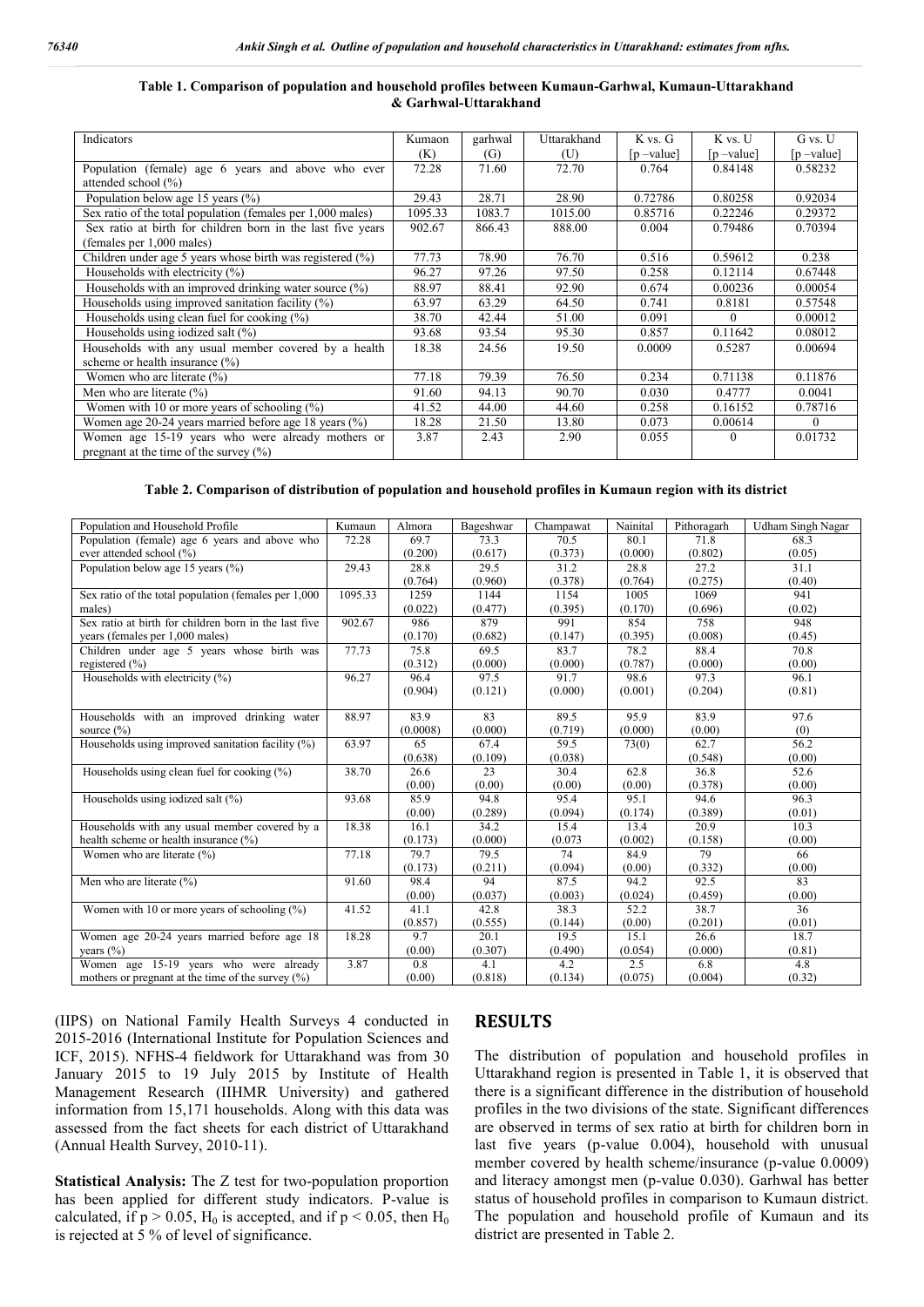| Population and Household Profile  | Garhwal | Pauri-Garhwal   | Rudraprayag | Uttarkashi | Tehri-Garhwal | Chamoli | Dehradun | Haridwar |
|-----------------------------------|---------|-----------------|-------------|------------|---------------|---------|----------|----------|
| Population (female) age 6 years   | 71.60   | 75.6            | 70.8        | 65.8       | 65.8          | 74.3    | 79.9     | 69       |
| and above who ever attended       |         | (0.04)          | (0.68)      | (0.005)    | (0)           | (0.17)  | (0.00)   | (0.20)   |
| school $(\% )$                    |         |                 |             |            |               |         |          |          |
| Population below age 15 years     | 28.71   | 27.3            | 28.9        | 29.7       | 29.3          | 29.8    | 24.1     | 31.9     |
| (%)                               |         | (0.48)          | (0.92)      | (0.62)     | (0.76)        | (0.58)  | (0.02)   | (0.11)   |
| Sex ratio of the total population | 1083.7  | 1210            | 1169        | 1031       | 1161          | 1150    | 936      | 929      |
| (females per 1,000 males)         |         | (0.07)          | (0.21)      | (0.42)     | (0.26)        | (0.33)  | (0.02)   | (0.01)   |
| Sex ratio at birth for children   | 866.43  | 705             | 879         | 825        | 953           | 950     | 832      | 921      |
| born in the last five years       |         | (0.002)         | (0.81)      | (0.46)     | (0.13)        | (0.15)  | (0.54)   | (0.34)   |
| (females per 1,000 males)         |         |                 |             |            |               |         |          |          |
| Children under age 5 years whose  | 78.90   | 79.1            | 78.6        | 67.9       | 79.7          | 89.7    | 87.4     | 69.9     |
| birth was registered (%)          |         | (0.91)          | (0.87)      | (0.00)     | (0.65)        | (0.00)  | (0.00)   | (0.00)   |
| Households with electricity (%)   | 97.26   | 98.1            | 98.8        | 93.1       | 98.1          | 95.5    | 99.4     | 97.8     |
|                                   |         | (0.18)          | (0.01)      | (0.00)     | (0.18)        | (0.00)  | (0.00)   | (0.38)   |
| Households with an improved       | 88.41   | 88.1            | 86.5        | 75.1       | 77.4          | 93.2    | 99.5     | 99.1     |
| drinking-water source1 (%)        |         | (0.83)          | (0.2)       | (0.00)     | (0.00)        | (0.00)  | (0.00)   | (0.00)   |
| Households using improved         | 63.29   | 66.2            | 67.6        | 48.5       | 65.8          | 62.4    | 75.6     | 56.9     |
| sanitation facility2 (%)          |         | (0.17)          | (0.04)      | (0.00)     | (0.24)        | (0.67)  | (0.00)   | (0.00)   |
| Households using clean fuel for   | 42.44   | 35.4            | 32.5        | 28.2       | 35.1          | 34.8    | 84.9     | 46.2     |
| cooking $(\% )$                   |         | (0.001)         | (0.00)      | (0.00)     | (0.00)        | (0.00)  | (0.00)   | (0.08)   |
| Households using iodized salt     | 93.54   | 95.9            | 87          | 93.4       | 97.3          | 85.6    | 99.1     | 96.5     |
| (%)                               |         | (0.01)          | (0.00)      | (0.92)     | (0.00)        | (0.00)  | (0.00)   | (0)      |
| Households with any usual         | 24.56   | 15.9            | 29.9        | 32.3       | 37.4          | 18.8    | 31.2     | 6.4      |
| member covered by a health        |         | (0.00)          | (0.006)     | (0.00)     | (0.00)        | (0.00)  | (0.00)   | (0.00)   |
| scheme or health insurance (%)    |         |                 |             |            |               |         |          |          |
| Women who are literate (%)        | 79.39   | 87.2            | 83.3        | 71.2       | 77.1          | 85.8    | 84.6     | 66.5     |
|                                   |         | (0.00)          | (0.025)     | (0.00)     | (0.21)        | (0.00)  | (0.00)   | (0.00)   |
| Men who are literate (%)          | 94.13   | $\overline{96}$ | 98          | 92.6       | 91.9          | 95.9    | 99.1     | 85.4     |
|                                   |         | (0.05)          | (0.00)      | (0.17)     | (0.05)        | (0.06)  | (0)      | (0)      |
| Women with 10 or more years of    | 44.00   | 51.8            | 52.1        | 40.2       | 53.8          | 49.8    | 31.2     | 29.1     |
| schooling $(\%)$                  |         | (0.00)          | (0.000)     | (0.085)    | (0.00)        | (0.009) | (0.00)   | (0.00)   |
| Women age 20-24 years married     | 21.50   | 6.2             | 10.3        | 11.6       | 10            | 12.3    | 84.6     | 15.5     |
| before age $18$ years $(\% )$     |         | (0.00)          | (0.00)      | (0.00)     | (0.000)       | (0.00)  | (0.00)   | (0.00)   |
| Women age 15-19 years who         | 2.43    | 3.9             | 2.1         | 5.4        | $\theta$      | 1.3     | 1.7      | 2.6      |
| were already mothers or pregnant  |         | (0.05)          | (0.65)      | (0.00)     | (0.00)        | (0.06)  | (0.27)   | (0.77)   |
| at the time of the survey $(\%)$  |         |                 |             |            |               |         |          |          |

**Table 3. Comparison of distribution of population and household profiles in Garhwal region with its district**

Udham Singh Nagar has majority of improved socio-economic determinants that is followed by Nainital, Bageshwar, Champawat, Almora and Pithoragarh respectively. The population and household profile of Garhwal and its district are presented in Table 3; Dehradun has most improved socioeconomic determinants that is succeed by Haridwar, Chamoli, Pauri-Garhwal, Rudraprayag and Tehri-Garhwal.

## **DISCUSSION**

Studies indicate that socio-economic determinants are key indicators of household prosperity. Garhwal has more improved household and population profile in comparison to Kumaun (Galobardes *et al*., 2006). Dehradun district consists of Uttarakhand's capital city making it a central location of the state thus the entire district has more development. High rate of literacy and better facilities have been associated with improved population and household profile (Census of India, 2011; Mittal *et al*., 2008). Tehri- Garhwal and Uttarkashi both have impaired household and population profile. Lack of education and awareness, inaccessibility and limitation of resources are the key factors for poor socio-economic determinants. Poor rates of literacy amongst people have been related to poor utilization of facilities provided by the state. Since people lack awareness, they have little knowledge about the benefits of sanitation that ultimately leads to breakouts of many life-consuming diseases. It is also observed that presence difficult terrains constraints proper supply of various household amenities like electricity and water (Sharma *et al*., 2013; FAO Statistical Year Book, 2012; Mamgain,).

Similarly, in Kumaun division better demographic profile was found in both Udham Singh Nagar and Nainital. Udham Singh Nagar is an industrial district that provides employment to many people not only from Uttarakhand but from adjoining states too. It is a key location in Kumaun area along with Nainital district that is known for tourism. Moreover, it has already been established that location of place has its effect on socio-economic determinants and population and household profiles (Galobardes *et al*., 2006). Pithoragarh and Almora are part of the hilly districts of Kumaun division; in spite of high literacy rates, they still have low health status. Inaccessibility to the primary health care facilities, absenteeism of the health staff and harsh environment presents unfavourable circumstances for the people in the area (Quarterly monitoring report Uttarakhand (April-June, 2013). NHSRC.).

#### **Conclusion**

Household and population profile of a particular area holds a pivotal role in determining its socio-economic status. Several indicators such as sanitation, rate of literacy etc are essential in determining the health status of the state. A state with healthy population not only represents success of government interventions but awareness amongst its people.

## **REFERENCES**

Annual Health Survey, 2010–11. Fact sheet—Uttarakhand. O/o the Registrar General & Census Commissioner, Ministry of Home Affairs, Government of India, New Delhi.